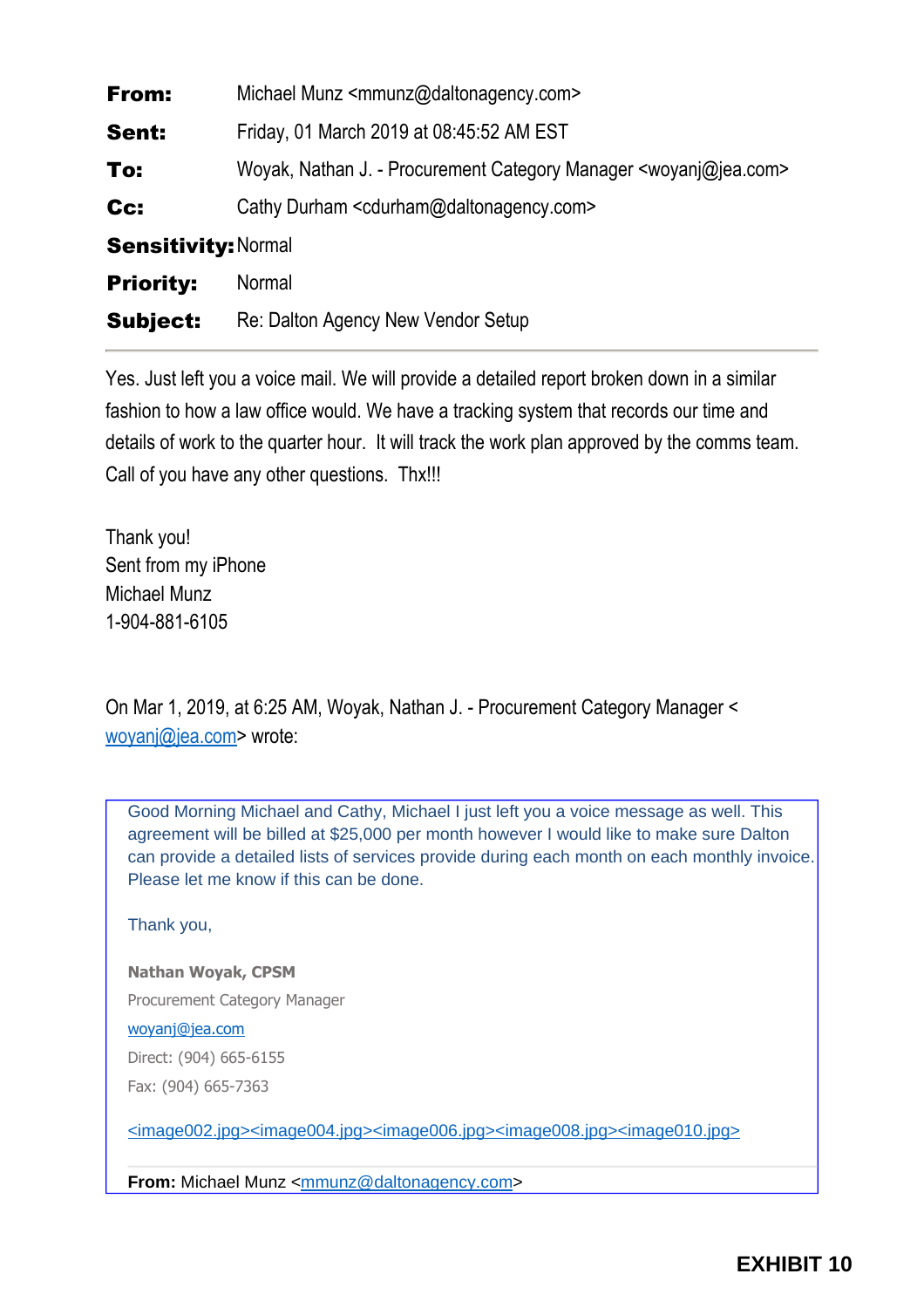**Sent:** Thursday, February 28, 2019 8:48 AM

**To:** Goldberg, David M. - Director Customer & Community Engagement [<golddm@jea.com](mailto:golddm@jea.com) >

**Cc:** Woyak, Nathan J. - Procurement Category Manager [<woyanj@jea.com](mailto:woyanj@jea.com)>; Behr, Jason V. [<behrjv@jea.com>](mailto:behrjv@jea.com); Dambrose, Nickolas C. [<dambnc@jea.com](mailto:dambnc@jea.com)>; Garland, Brooke < [garljb@jea.com>](mailto:garljb@jea.com); Cathy Durham <[cdurham@daltonagency.com>](mailto:cdurham@daltonagency.com); Stewart, Kerri - VP & Chief Customer Officer <[stewk@jea.com](mailto:stewk@jea.com)> **Subject:** Re: Dalton Agency New Vendor Setup

[External Email - Exercise caution. DO NOT open attachments or click links from unknown senders or unexpected email.]

Thank you!

Thank you! Sent from my iPad Mobile: 1.904.881.6105

On Feb 28, 2019, at 6:09 AM, Goldberg, David M. - Director Customer & Community Engagement [<golddm@jea.com>](mailto:golddm@jea.com) wrote:

Terrific. Welcome to the team, Michael. Looking forward to working with you.

David

On Feb 28, 2019, at 7:56 AM, Woyak, Nathan J. - Procurement Category Manager [<woyanj@jea.com](mailto:woyanj@jea.com)> wrote:

Morning Michael, attached is a copy of PO 180570 and your notice to proceed.

David, please note the PO has been approved and you can begin work if you can make Kerri aware.

Thank you,

## **Nathan Woyak, CPSM**

Procurement Category Manager

[woyanj@jea.com](mailto:woyanj@jea.com)

Direct: (904) 665-6155 Fax: (904) 665-7363

<image002.jpg> <image004.jpg> <image006.jpg> <image008.jpg> <image010.jpg>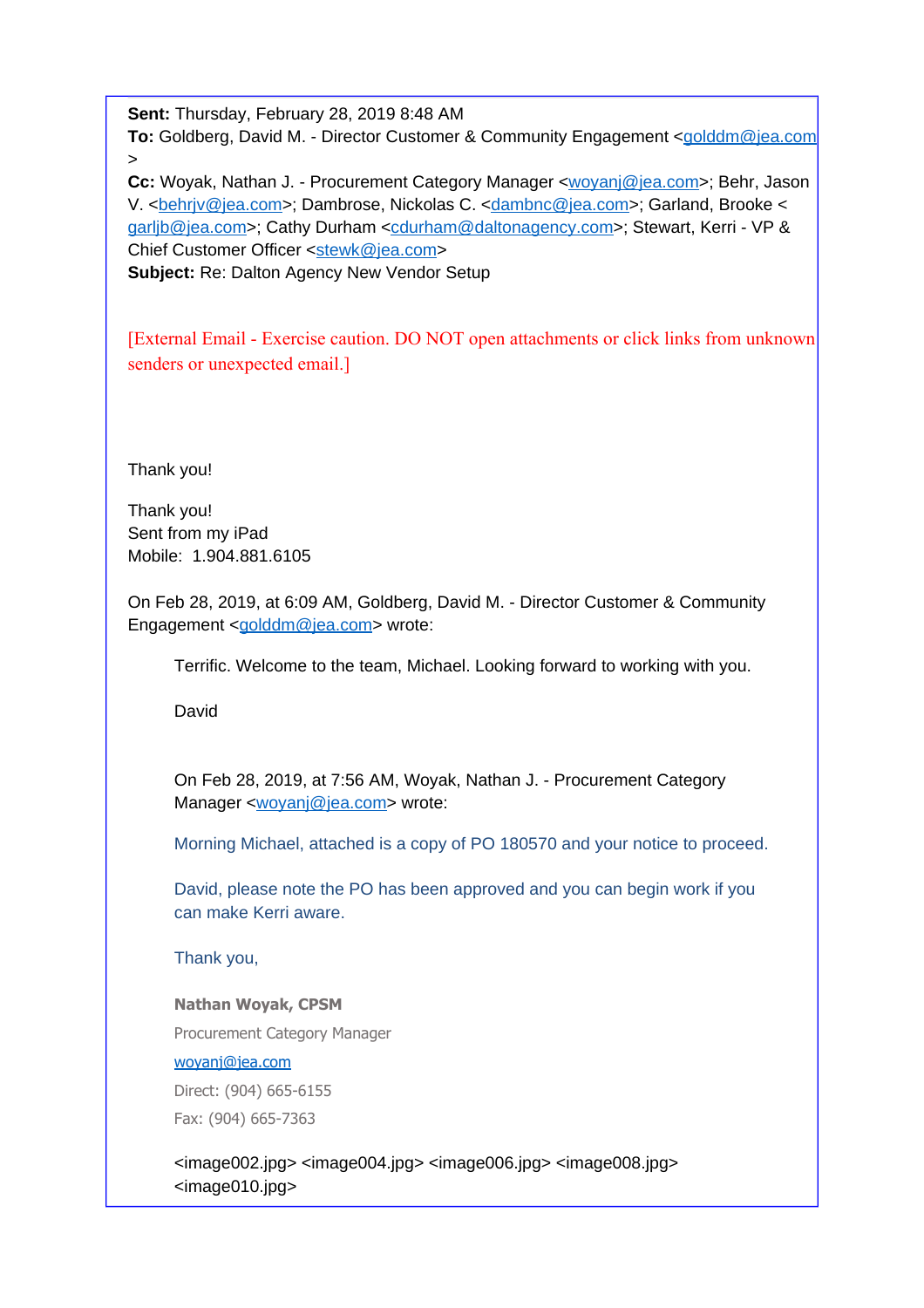**From:** Michael Munz < $\frac{mmunz@daltonagency.com>}{mmmu}$  $\frac{mmunz@daltonagency.com>}{mmmu}$  $\frac{mmunz@daltonagency.com>}{mmmu}$ **Sent:** Wednesday, February 27, 2019 4:19 PM **To:** Vendor Master Email <[vendormaster@jea.com>](mailto:vendormaster@jea.com) **Cc:** Behr, Jason V. < behriv@jea.com>; Dambrose, Nickolas C. < [dambnc@jea.com](mailto:dambnc@jea.com)>; Woyak, Nathan J. - Procurement Category Manager < [woyanj@jea.com](mailto:woyanj@jea.com)>; Garland, Brooke [<garljb@jea.com>](mailto:garljb@jea.com); Cathy Durham < [cdurham@daltonagency.com](mailto:cdurham@daltonagency.com)>

**Subject:** Re: Dalton Agency New Vendor Setup

[External Email - Exercise caution. DO NOT open attachments or click links from unknown senders or unexpected email.]

Thank you for the update. Will the Purchase Order be coming next?

Thank you! Sent from my iPhone Michael Munz 1-904-881-6105

On Feb 27, 2019, at 10:59 AM, Vendor Master Email <[vendormaster@jea.com](mailto:vendormaster@jea.com) > wrote:

Good afternoon, Jason.

I have set up the Oracle file:

**Update THE DALTON AGENCY INC - 922980**

Mr. Munz/Ms. Durham – Thank you for providing the verification of the W9 and banking information on behalf of your organization. Ms. Durham, I set your email up as the remit-to email. If you prefer something different, please don't hesitate to contact me.

Respectfully,

*Rachelle M. Weir*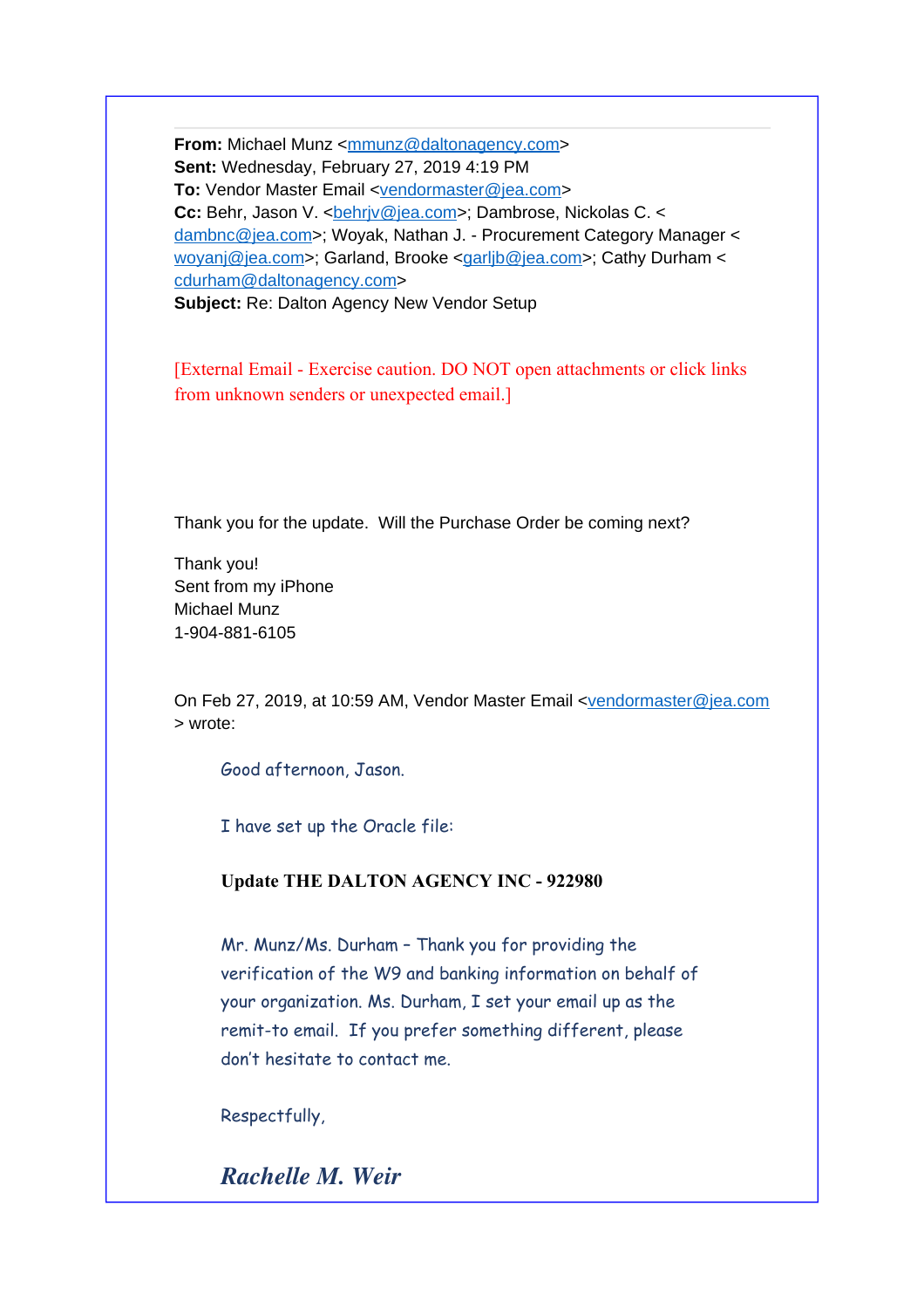Procurement Vendor Specialist Direct: (904) 665-8625 Mobile: (904) 253-4373

<image001.png>

**From:** Behr, Jason V. < behriv@jea.com> **Sent:** Tuesday, February 26, 2019 3:47 PM **To:** Vendor Master Email <[vendormaster@jea.com>](mailto:vendormaster@jea.com) **Cc:** Dambrose, Nickolas C. <[dambnc@jea.com>](mailto:dambnc@jea.com); Woyak, Nathan J. - Procurement Category Manager [<woyanj@jea.com](mailto:woyanj@jea.com)> **Subject:** Dalton Agency New Vendor Setup

Please see the attached W9 and ACH Form.

Purchasing Contact:

 MICHAEL R. MUNZ 904.398.5222 [mmunz@daltonagency.com](mailto:mmunz@daltonagency.com)

Payment Contact:

 Cathy Durham 904-398-5222 [cdurham@daltonagency.com](mailto:cdurham@daltonagency.com)

#### Thank you,

**Jason Behr**

Purchasing Assistant Direct: (904) 665-8750

**From:** Michael Munz <[mmunz@daltonagency.com](mailto:mmunz@daltonagency.com)> **Sent:** Tuesday, February 26, 2019 2:58 PM **To:** Behr, Jason V. < behriv@jea.com> **Cc:** Woyak, Nathan J. - Procurement Category Manager < [woyanj@jea.com](mailto:woyanj@jea.com)>; Dambrose, Nickolas C. <[dambnc@jea.com](mailto:dambnc@jea.com)> **Subject:** Re: JEA Intent to Award JEA Solicitation #96644 Public Affairs, Issue Advocacy, and Stakeholder Engagement

[External Email - Exercise caution. DO NOT open attachments or click links from unknown senders or unexpected email.]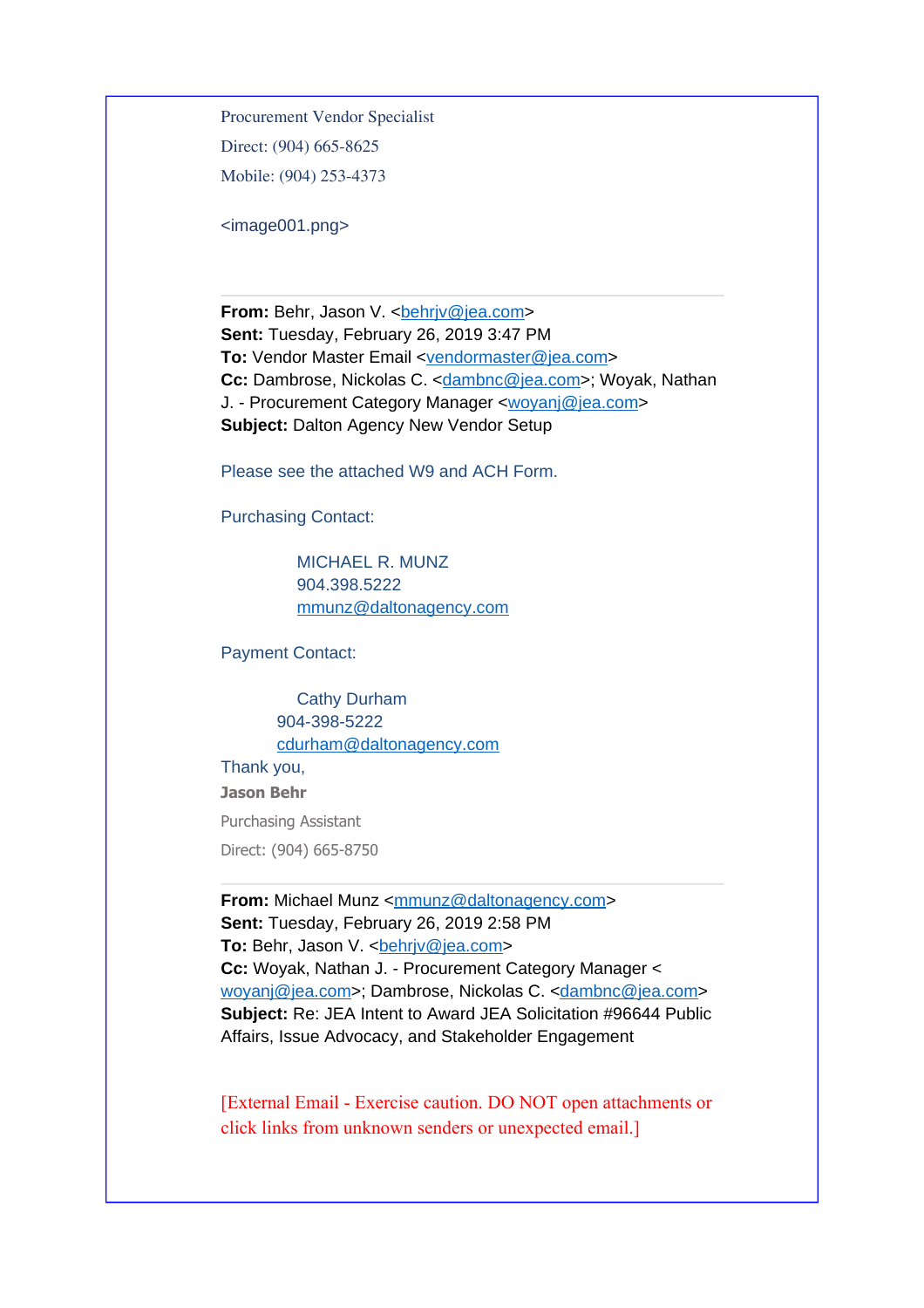Jason,

Please see the attached per your previous email. What will the effective date of the contract be? We are setting you up in our system as well.

Let me know if you need anything else.

Thank you!

Michael

**MICHAEL R. MUNZ** // President, PR & Social Group; Agency Partner w 904.398.5222 c 904.881.6105

<image002.jpg> [<image004.png>](https://urldefense.proofpoint.com/v2/url?u=http-3A__www.daltonagency.com_&d=DwMGaQ&c=c0bxDqEgwAsdU6tOGkHaIQ&r=zvlWb_94tqM_qglaz2hnfA&m=LC_dx8ubMzWngnlK43pMnoGORZAD6kYqYoSFCLRo3e8&s=I4m0rmhrMVH4Eki9M7_ktBxUpB10jclSqv1vSvxPxIQ&e=) 140 West Monroe // Jacksonville, FL 32202

**CONFIDENTIALITY NOTICE**: This communication may include confidential information and is intended only for the use of the addressee(s). If

you are not the intended recipient, please notify the sender immediately and do not disclose, store or copy the e-mail or any related attachments.

**From:** "Behr, Jason V." < behriv@jea.com> **Date:** Tuesday, February 26, 2019 at 1:20 PM To: Michael Munz [<mmunz@daltonagency.com](mailto:mmunz@daltonagency.com)> **Cc:** "Woyak, Nathan J. - Procurement Category Manager" [<woyanj@jea.com>](mailto:woyanj@jea.com), "Dambrose, Nickolas C." <[dambnc@jea.com](mailto:dambnc@jea.com)> **Subject:** RE: JEA Intent to Award JEA Solicitation #96644 Public Affairs, Issue Advocacy, and Stakeholder Engagement

Hello Michael,

In order to get you set up in our vendor system, I will need the below information:

- 1. W9
- 2. Completed ACH Form (attached)
- 3. Remit(Payment) address if different than W9.
- 4. Purchasing Contact (Name, E-mail, Phone)
- 5. Payment Contact (Name, E-mail, Phone)
- 6. Any Additional contacts you want to be in our system.

Please let me know if you have any questions.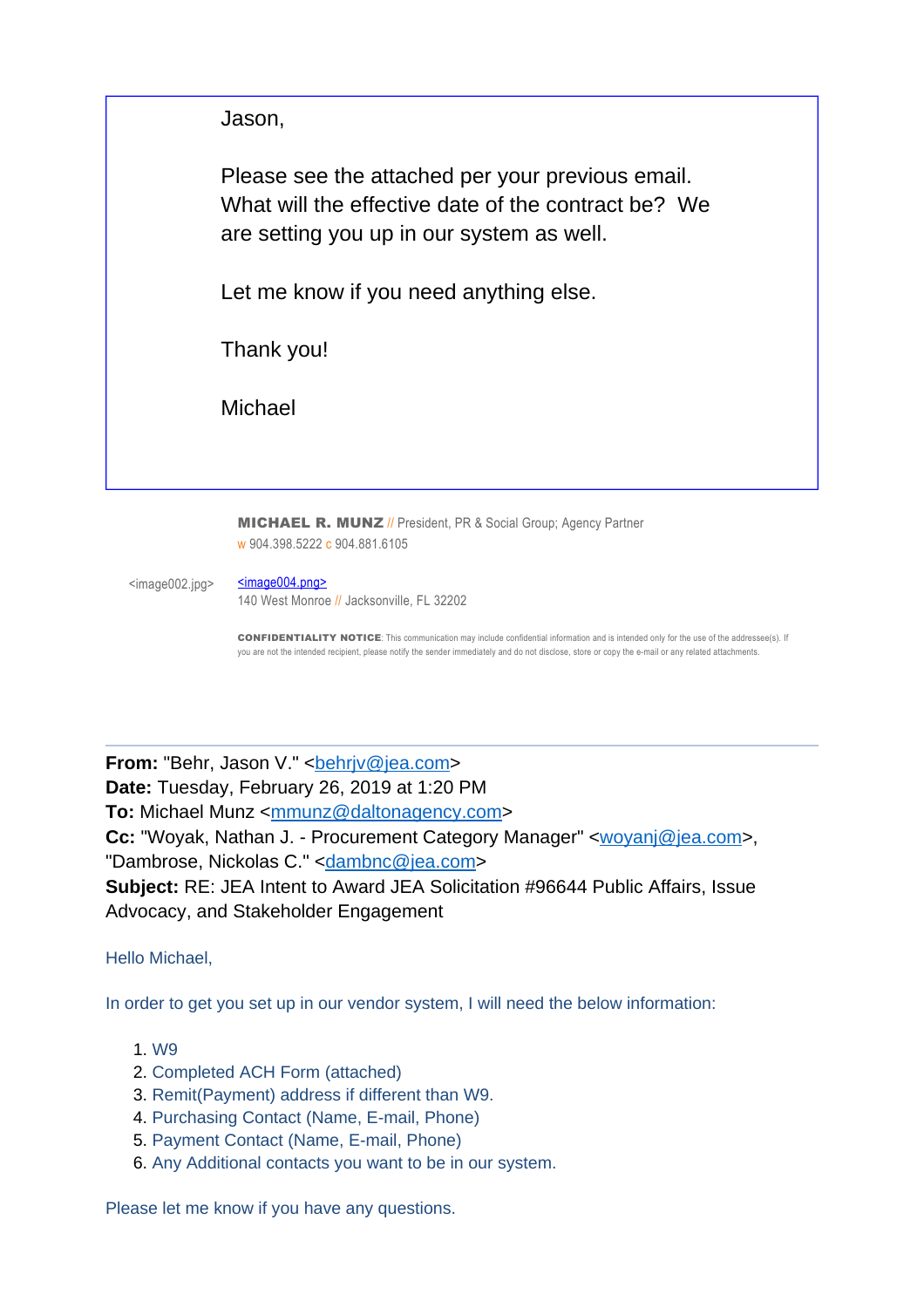# Thank you,

**Jason Behr** Purchasing Assistant Direct: (904) 665-8750

**From:** Dambrose, Nickolas C. [<dambnc@jea.com>](mailto:dambnc@jea.com) **Sent:** Tuesday, February 19, 2019 3:35 PM **To:** 'Michael Munz' <[mmunz@daltonagency.com](mailto:mmunz@daltonagency.com)> **Cc:** Woyak, Nathan J. - Procurement Category Manager <[woyanj@jea.com>](mailto:woyanj@jea.com); Boyce, Gerri M. - Director Media Relations <[boycgm@jea.com>](mailto:boycgm@jea.com); Goldberg, David M. - Director Customer & Community Engagement <[golddm@jea.com](mailto:golddm@jea.com)>; McCollum, Jenny G. - Dir Procurement Services <[gleejs@jea.com](mailto:gleejs@jea.com)>; Beard, Heather Burnett - Manager Procurement Contracts < [bearhb@jea.com>](mailto:bearhb@jea.com); Scarboro, Maurice <[scarm@jea.com](mailto:scarm@jea.com)>; Behr, Jason V. <br/>[behrjv@jea.com](mailto:behrjv@jea.com)>; Weir, Rachelle M. - Procurement Vendor Specialist <[sundrm@jea.com](mailto:sundrm@jea.com)> **Subject:** JEA Intent to Award JEA Solicitation #96644 Public Affairs, Issue Advocacy, and Stakeholder Engagement

Respondent(s),

This communication is to inform you of JEA's intent to award for Solicitation # 96644 Public Affairs, Issue Advocacy, and Stakeholder Engagement. JEA has reviewed all the submittals and has determined that The Dalton Agency is the Responsive and Responsible Respondent whose Response meets or exceeds the Minimum Qualifications set forth in this Solicitation, and is the Highest Evaluated Respondent.

The Results for the submitted Bid(s) are as follows:

# <image005.png>

If you have any questions concerning this, you must refer to the JEA Purchasing Code, Article 5, Administrative Remedies located on [JEA.com](https://urldefense.proofpoint.com/v2/url?u=http-3A__JEA.com&d=DwMGaQ&c=c0bxDqEgwAsdU6tOGkHaIQ&r=tG28xWn0PD7YKCSH0RV8cw&m=W72lfHVF6nuiYO0HoNuB0gAoETWGMk4Np2_jM7oYfmk&s=nWBuiBNzpYjWFiPY0XqnFi8gP6MS00sevjRHLik18Bc&e=). JEA's Chief Procurement Officer is Jenny McCollum at [Gleejs@jea.com,](mailto:Gleejs@jea.com) and JEA's Vice President, Chief Supply Chain Officer is John McCarthy at [McCaJP@jea.com.](mailto:McCaJP@jea.com) JEA appreciates your participation and looks forward to future opportunities to work with your company.

## Best Regards,

Nickolas Dambrose Purchasing Agent Senior Direct: (904) 665-7217

-----------------------------------------------------------------

Florida has a very broad Public Records Law. Virtually all written communications to or from State and Local Officials and employees are public records available to the public and media upon request. Any email sent to or from JEA's system may be considered a public record and subject to disclosure under Florida's Public Records Laws. Any information deemed confidential and exempt from Florida's Public Records Laws should be clearly marked. Under